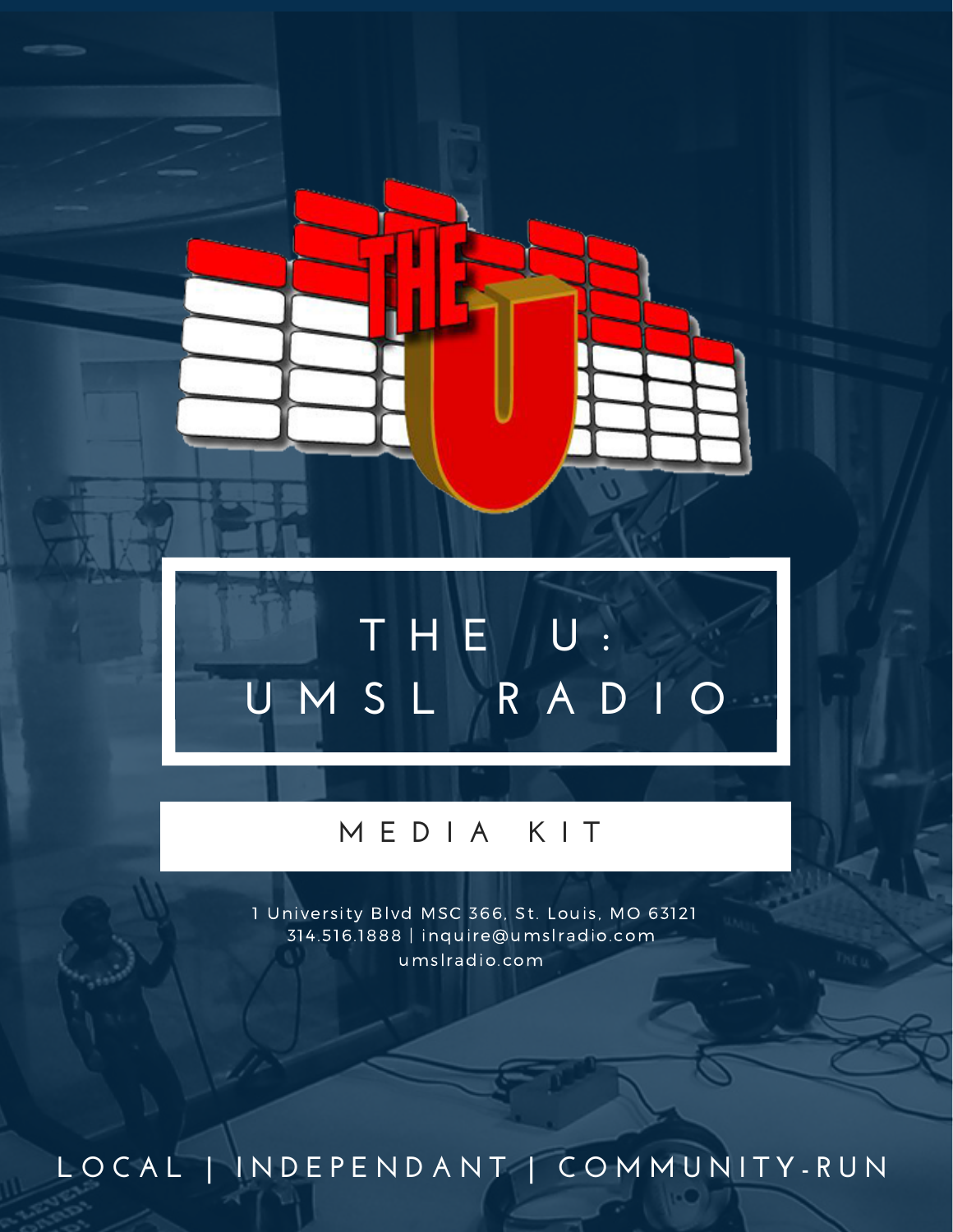## PROFILE

#### ABOUT THE U: UMSLRADIO

THE U: UMSLRADIO IS THE AWARD-WINNING, COMMUNITY-RUN RADIO STATION OF THE UNIVERSITY OF MISSOURI - ST. LOUIS, PLAYING AN ECLECTIC VARIETY OF FREE-FORM OF ENTERTAINMENT OF MUSIC AND TALK CREATED BY THE UMSL COMMUNITY. THE U IS A LOCAL, NONCOMMERCIAL, EDUCATIONAL RADIO STATION THAT SERVES APPROXIMATELY APPROXIMATELY 64,000 LISTENERS PER MONTH THROUGH THE AIRWAVES SIGNAL AND AN UNLIMITED AUDIENCE NATIONALLY AND INTERNATIONALLY THROUGH LIVE STREAMING PRIMARILY AT WWW.UMSLRADIO.COM.

#### FACT SHEET

#### CALL SIGN: THE U: UMSLRADIO

AVAILABILITY: ONLINE AT UMSLRADIO.COM, TUNEIN APP, UMSL MOBILE, AND CH. 14 ON UMSL CABLE AND 1620AM

**CENTRALITY** 

PLAYED IN THE COMMON AREAS: BOOKSTORE, SKYBRIDGE, MILLENNIUM STUDENT CENTER, AND THE RECREATION AND WELLNESS CENTER

FORMAT: FREE-FORM AND COMMUNITY PRODUCED TALK SHOWS AND SPECIAL PROGRAMMING

TARGET DEMOGRAPHIC: COLLEGE STUDENTS, ADULTS 18-34

POTENTIAL REACH: 400K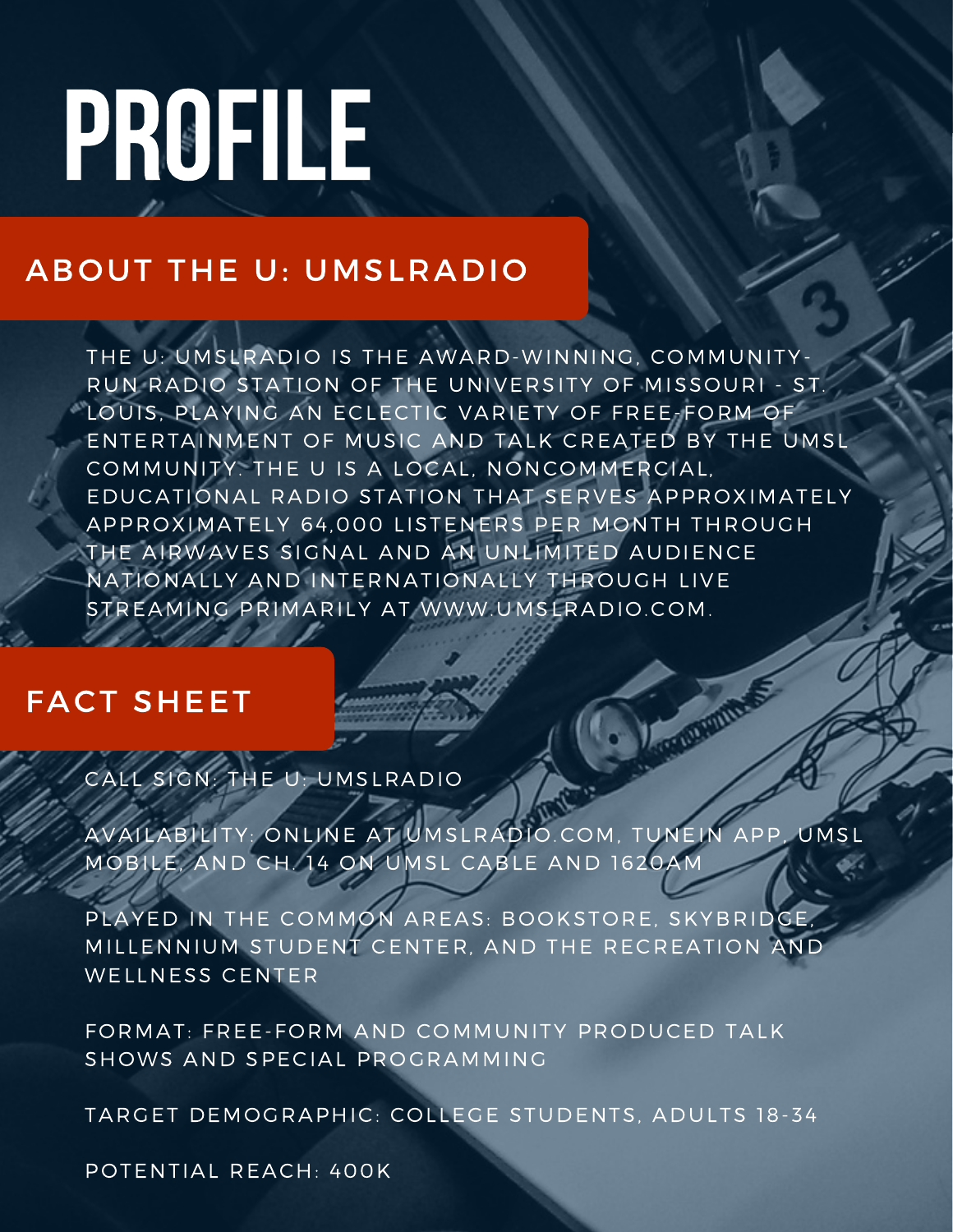# OUR AUDIENCE

#### DEMOGRAPHIC



**Not Define** 1%

Mauritime S

**Female** 45%

#### OUR REACH AND ENGAGEMENT



**Male** 54%